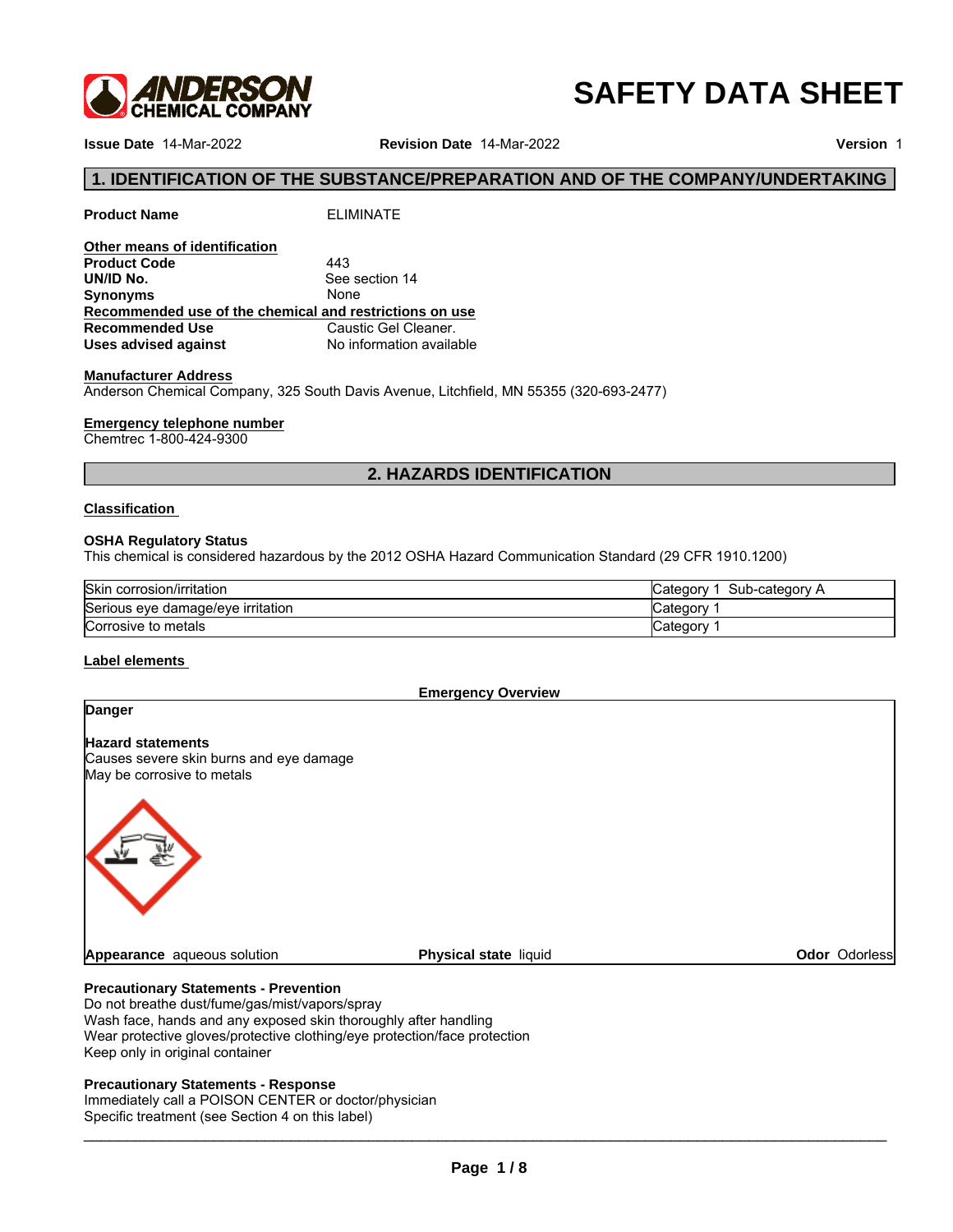IF IN EYES: Rinse cautiously with water for several minutes. Remove contact lenses, if present and easy to do. Continue rinsing Immediately call a POISON CENTER or doctor/physician IF ON SKIN (or hair): Remove/Take off immediately all contaminated clothing. Rinse skin with water/shower Wash contaminated clothing before reuse IF INHALED: Remove victim to fresh air and keep at rest in a position comfortable for breathing Immediately call a POISON CENTER or doctor/physician IF SWALLOWED: Rinse mouth. DO NOT induce vomiting

\_\_\_\_\_\_\_\_\_\_\_\_\_\_\_\_\_\_\_\_\_\_\_\_\_\_\_\_\_\_\_\_\_\_\_\_\_\_\_\_\_\_\_\_\_\_\_\_\_\_\_\_\_\_\_\_\_\_\_\_\_\_\_\_\_\_\_\_\_\_\_\_\_\_\_\_\_\_\_\_\_\_\_\_\_\_\_\_\_\_\_\_\_

# **Precautionary Statements - Storage**

### **Precautionary Statements - Disposal**

### **Hazards not otherwise classified (HNOC)**

| Immediately call a POISON CENTER or doctor/physician<br>IF SWALLOWED: Rinse mouth. DO NOT induce vomiting       |                                                  |          |                     |
|-----------------------------------------------------------------------------------------------------------------|--------------------------------------------------|----------|---------------------|
| Absorb spillage to prevent material damage                                                                      |                                                  |          |                     |
| <b>Precautionary Statements - Storage</b><br>Store locked up                                                    |                                                  |          |                     |
| Store in a corrosive resistant container.                                                                       |                                                  |          |                     |
| <b>Precautionary Statements - Disposal</b><br>Dispose of contents/container to an approved waste disposal plant |                                                  |          |                     |
| Hazards not otherwise classified (HNOC)<br><b>Other Information</b><br>Harmful if swallowed.                    |                                                  |          |                     |
|                                                                                                                 | <b>3. COMPOSITION/INFORMATION ON INGREDIENTS</b> |          |                     |
| This material is considered hazardous by the OSHA Hazard Communication Standard (29 CFR 1910.1200).             |                                                  |          |                     |
| <b>Chemical Name</b>                                                                                            | <b>CAS No.</b>                                   | Weight-% | <b>Trade Secret</b> |
|                                                                                                                 |                                                  |          |                     |
| Potassium hydroxide                                                                                             | 1310-58-3                                        | $<$ 15   |                     |
| <b>Glycol Ether DPM</b>                                                                                         | 34590-94-8                                       | $2$      |                     |
| Sodium hydroxide                                                                                                | 1310-73-2                                        | $2$      |                     |
| <b>TSRN3549</b>                                                                                                 | Proprietary                                      | $2$      |                     |
| *The exact percentage (concentration) of composition has been withheld as a trade secret.                       |                                                  |          |                     |
|                                                                                                                 | <b>4. FIRST AID MEASURES</b>                     |          |                     |

|  | <b>First aid measures</b> |  |
|--|---------------------------|--|
|  |                           |  |

| <b>General advice</b>                                       | Immediate medical attention is required.                                                                                                                                                                                                                                                                                                                                                                                                                 |  |  |  |
|-------------------------------------------------------------|----------------------------------------------------------------------------------------------------------------------------------------------------------------------------------------------------------------------------------------------------------------------------------------------------------------------------------------------------------------------------------------------------------------------------------------------------------|--|--|--|
| Eye contact                                                 | Flush immediately with water for 15 minutes. Lift upper and lower eyelids for complete<br>rinsing. Get immediate medical attention.                                                                                                                                                                                                                                                                                                                      |  |  |  |
| <b>Skin Contact</b>                                         | Flush with water for 15 minutes. If irritation persists after rinsing, get medical attention.<br>Remove contaminated clothing and wash before reuse.                                                                                                                                                                                                                                                                                                     |  |  |  |
| <b>Inhalation</b>                                           | Remove victim to fresh air. If breathing difficulty occurs or persists, get medical attention.                                                                                                                                                                                                                                                                                                                                                           |  |  |  |
| Ingestion                                                   | Rinse mouth with water. Give water to dilute. Do not induce vomiting. Get immediate<br>medical attention. Never give anything by mouth to a semi-comatose, comatose, convulsing<br>or unconscious person.                                                                                                                                                                                                                                                |  |  |  |
| Self-protection of the first aider                          | Use personal protective equipment as required. Avoid contact with skin, eyes or clothing.                                                                                                                                                                                                                                                                                                                                                                |  |  |  |
| Most important symptoms and effects, both acute and delayed |                                                                                                                                                                                                                                                                                                                                                                                                                                                          |  |  |  |
| <b>Symptoms</b>                                             | Corrosive. Causes irritation (possibly severe), burns to the eyes. May cause permanent<br>eye damage. Causes irritation (possibly severe), burns to the skin. Causes irritation<br>(possibly severe), burns, pulmonary edema to the respiratory tract. Causes irritation<br>(possibly severe), burns, nausea, vomiting to the gastrointestinal tract. The severity of<br>effects depend on concentration and how soon after exposure the area is washed. |  |  |  |
|                                                             | Indication of any immediate medical attention and special treatment needed                                                                                                                                                                                                                                                                                                                                                                               |  |  |  |
| Note to physicians                                          | Treat symptomatically.                                                                                                                                                                                                                                                                                                                                                                                                                                   |  |  |  |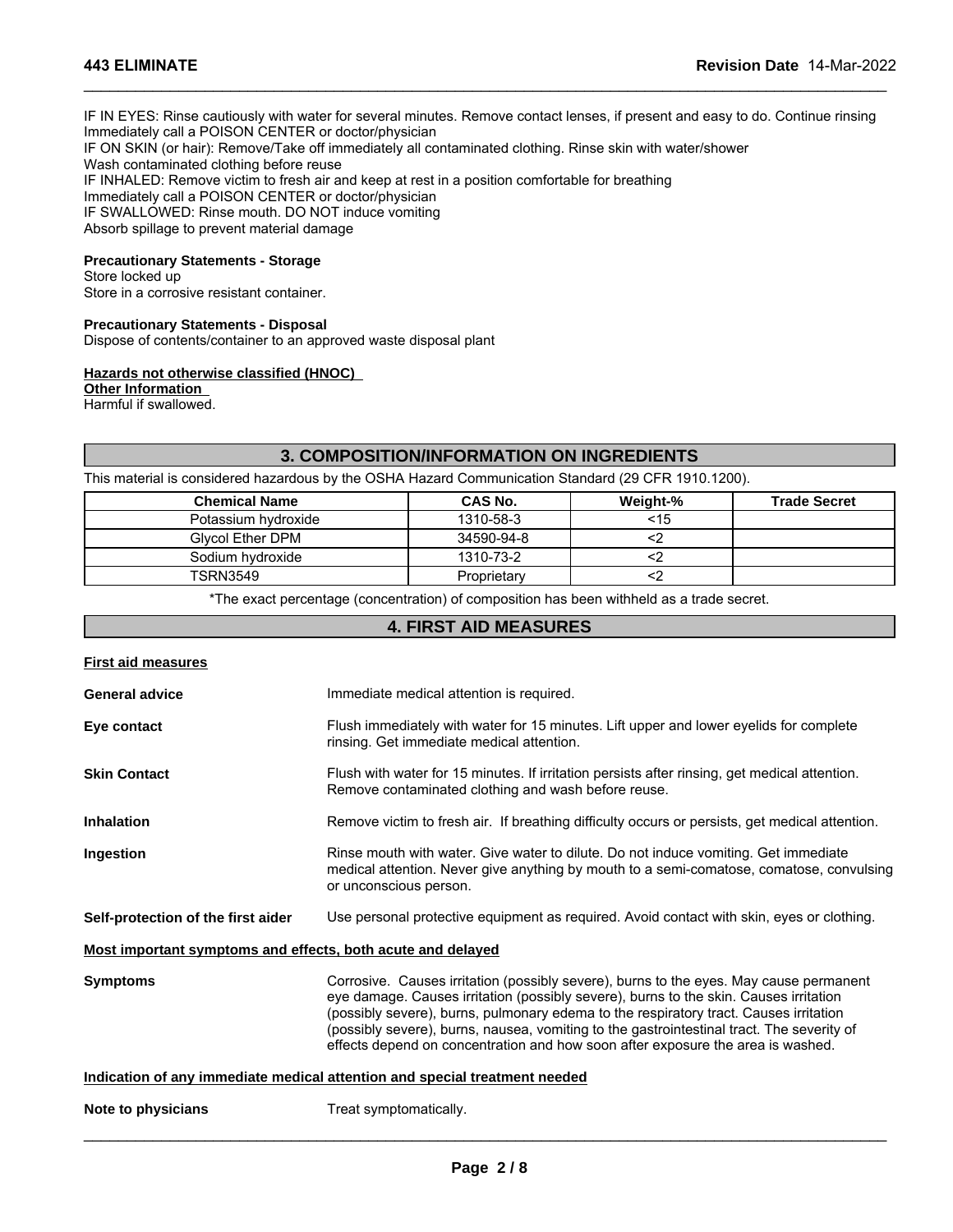\_\_\_\_\_\_\_\_\_\_\_\_\_\_\_\_\_\_\_\_\_\_\_\_\_\_\_\_\_\_\_\_\_\_\_\_\_\_\_\_\_\_\_\_\_\_\_\_\_\_\_\_\_\_\_\_\_\_\_\_\_\_\_\_\_\_\_\_\_\_\_\_\_\_\_\_\_\_\_\_\_\_\_\_\_\_\_\_\_\_\_\_\_

### **Suitable extinguishing media**

**14-**<br> **5. FIRE-FIGHTING MEASURES**<br>
ate to local circumstances and the surrounding environment. Use extinguishing measures that are appropriate to local circumstances and the surrounding environment.

**Unsuitable extinguishing media** Caution: Use of water spray when fighting fire may be inefficient.

### **Specific hazards arising from the chemical**

If the stock solution container breaks, the solution should be handled with care as it is corrosive. Closed containers may rupture (due to buildup of pressure) when exposed to extreme heat. Thermal decomposition can lead to release of irritating and toxic gases and vapors. In the event of fire and/or explosion do not breathe fumes. propriate to local circumstances and the surrounding environment.<br>Caution: Use of water spray when fighting fire may be inefficient.<br>
<u>mical</u><br> **is collined and the shadled with care as it is corrosive. Closed containers ma** 

### **Explosion data**

# **Sensitivity to Mechanical Impact** None.

**Sensitivity to Static Discharge** None.

### **Protective equipment and precautions for firefighters**

As in any fire, wear self-contained breathing apparatus pressure-demand, MSHA/NIOSH (approved or equivalent) and full protective gear. Use water spray to cool fire exposed containers. Move containers from fire area if you can do it without risk.

### **Personal precautions, protective equipment and emergency procedures**

| <b>Personal precautions</b>          | Evacuate nonessential personnel. Ventilate area. Wear appropriate personal protection<br>equipment. Avoid contact with skin, eyes and clothing.                                                                                                                            |
|--------------------------------------|----------------------------------------------------------------------------------------------------------------------------------------------------------------------------------------------------------------------------------------------------------------------------|
| <b>Other Information</b>             | Not Applicable.                                                                                                                                                                                                                                                            |
| <b>Environmental precautions</b>     | Prevent further leakage or spillage if safe to do so. Do not allow into any sewer, on the<br>ground or into any body of water. Should not be released into the environment. Prevent<br>product from entering drains. See Section 12 for additional ecological information. |
| <b>Methods for containment</b>       | Completely contain spilled material with dikes or sand bags, etc.                                                                                                                                                                                                          |
| Methods for cleaning up              | Recover as much material as possible into containers for disposal or reuse. Remaining<br>material may be diluted with water and neutralized. Flush spill area with water.<br>Neutralization products, both solid and liguid, must be recovered for disposal.               |
|                                      | 7. HANDLING AND STORAGE                                                                                                                                                                                                                                                    |
| <b>Precautions for safe handling</b> |                                                                                                                                                                                                                                                                            |
| Advice on safe handling              | Do not get in eves, on skin, or clothing. Do not breathe vapors or mists. Do not ingest.                                                                                                                                                                                   |

### **Conditions for safe storage, including any incompatibilities**

| Advice on safe handling                                      | Do not get in eyes, on skin, or clothing. Do not breathe vapors or mists. Do not ingest.<br>Wash thoroughly after handling. Wear protective clothing/equipment. Use with adequate<br>ventilation.                                                                                                                                                                                                                                                    |
|--------------------------------------------------------------|------------------------------------------------------------------------------------------------------------------------------------------------------------------------------------------------------------------------------------------------------------------------------------------------------------------------------------------------------------------------------------------------------------------------------------------------------|
| Conditions for safe storage, including any incompatibilities |                                                                                                                                                                                                                                                                                                                                                                                                                                                      |
| <b>Storage Conditions</b>                                    | Keep containers tightly closed and properly labeled. Containers that have been emptied<br>will retain product residue and should be handled as if they were full. Store in a cool,<br>dry, well-ventilated place away from incompatible materials. Wash hands before eating,<br>drinking, using tobacco, applying make-up or using the toilet. Do not store, use, and/or<br>consume foods, beverages, tobacco in areas where this product is stored. |
| Incompatible materials                                       | Flammable liquids, Acids, Halogenated compounds, Prolonged contact with aluminum,<br>brass, bronze, copper, lead, tin, zinc or other alkali sensitive metals or alloys.                                                                                                                                                                                                                                                                              |
|                                                              | <b>8. EXPOSURE CONTROLS/PERSONAL PROTECTION</b>                                                                                                                                                                                                                                                                                                                                                                                                      |
|                                                              |                                                                                                                                                                                                                                                                                                                                                                                                                                                      |
|                                                              | Page 3/8                                                                                                                                                                                                                                                                                                                                                                                                                                             |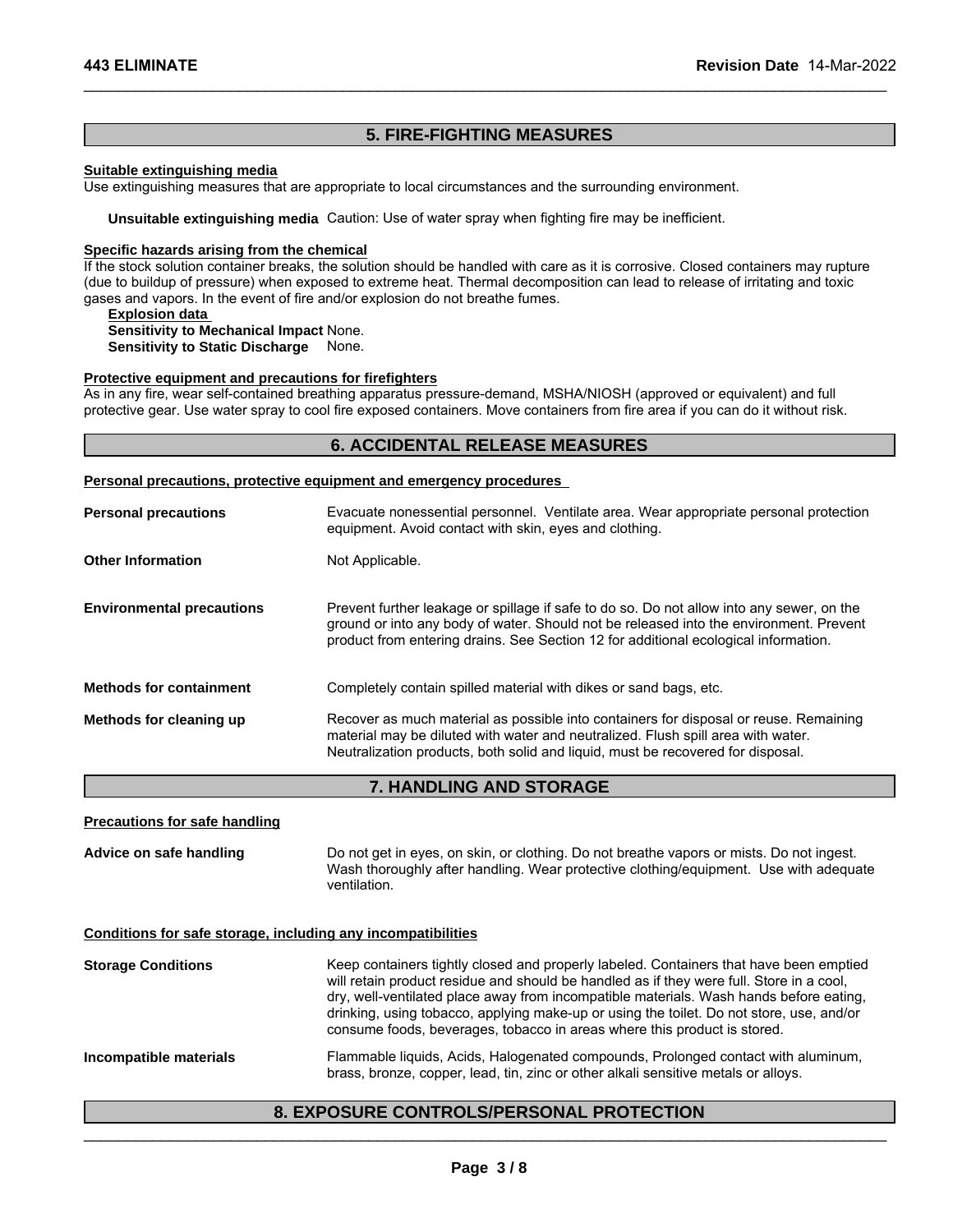# **Control parameters**

# **Exposure Guidelines**

| <b>Chemical Name</b>                          | <b>ACGIH TLV</b>                       | <b>OSHA PEL</b>                                                                                                                                                                             | <b>NIOSH IDLH</b>                                                                                          |
|-----------------------------------------------|----------------------------------------|---------------------------------------------------------------------------------------------------------------------------------------------------------------------------------------------|------------------------------------------------------------------------------------------------------------|
| Potassium hydroxide<br>1310-58-3              | Ceiling: 2 mg/m <sup>3</sup>           | (vacated) Ceiling: 2 mg/m <sup>3</sup>                                                                                                                                                      | Ceiling: 2 mg/m <sup>3</sup>                                                                               |
| Dipropylene Glycol Methyl Ether<br>34590-94-8 | STEL: 150 ppm<br>TWA: 100 ppm<br>$S^*$ | TWA: 100 ppm<br>TWA: 600 mg/m <sup>3</sup><br>(vacated) TWA: 100 ppm<br>(vacated) TWA: 600 mg/m <sup>3</sup><br>(vacated) STEL: 150 ppm<br>(vacated) STEL: 900 mg/<br>$m^3$ (vacated) $S^*$ | IDLH: 600 ppm<br>TWA: 100 ppm<br>TWA: $600 \text{ mg/m}^3$<br>STEL: 150 ppm<br>STEL: 900 mg/m <sup>3</sup> |
| Sodium hydroxide<br>1310-73-2                 | Ceiling: 2 mg/m <sup>3</sup>           | TWA: $2 \text{ mq/m}^3$<br>(vacated) Ceiling: 2 mg/m <sup>3</sup>                                                                                                                           | IDLH: $10 \text{ mg/m}^3$<br>Ceiling: $2 \text{ mq/m}^3$                                                   |

\_\_\_\_\_\_\_\_\_\_\_\_\_\_\_\_\_\_\_\_\_\_\_\_\_\_\_\_\_\_\_\_\_\_\_\_\_\_\_\_\_\_\_\_\_\_\_\_\_\_\_\_\_\_\_\_\_\_\_\_\_\_\_\_\_\_\_\_\_\_\_\_\_\_\_\_\_\_\_\_\_\_\_\_\_\_\_\_\_\_\_\_\_

# **Appropriate engineering controls**

# **Individual protection measures, such as personal protective equipment**

| Showers               | Eyewash stations                      | Ventilation systems.                                                                                                                                                                                                                                                                                                             |
|-----------------------|---------------------------------------|----------------------------------------------------------------------------------------------------------------------------------------------------------------------------------------------------------------------------------------------------------------------------------------------------------------------------------|
|                       |                                       | Individual protection measures, such as personal protective equipment                                                                                                                                                                                                                                                            |
|                       | Eye/face protection                   | Wear safety glasses with side shields (or goggles).                                                                                                                                                                                                                                                                              |
|                       | Skin and body protection              | If contact is anticipated, wear protective clothing appropriate to use conditions.                                                                                                                                                                                                                                               |
|                       | <b>Respiratory protection</b>         | If exposure limits are exceeded or irritation is experienced, NIOSH/MSHA approved<br>respiratory protection should be worn. Positive-pressure supplied air respirators may be<br>required for high airborne contaminant concentrations. Respiratory protection must be<br>provided in accordance with current local regulations. |
|                       | <b>General Hygiene Considerations</b> | Handle in accordance with good industrial hygiene and safety practice.                                                                                                                                                                                                                                                           |
|                       |                                       | <b>9. PHYSICAL AND CHEMICAL PROPERTIES</b>                                                                                                                                                                                                                                                                                       |
|                       |                                       | Information on basic physical and chemical properties                                                                                                                                                                                                                                                                            |
| <b>Physical state</b> |                                       | liquid                                                                                                                                                                                                                                                                                                                           |

# **Information on basic physical and chemical properties**

| <b>Physical state</b><br>Appearance<br>Color | liquid<br>aqueous solution<br>clear lime green liquid | Odor<br><b>Odor threshold</b> | Odorless<br>No information available |
|----------------------------------------------|-------------------------------------------------------|-------------------------------|--------------------------------------|
| <b>Property</b>                              | Values                                                | Remarks • Method              |                                      |
| рH                                           | >13                                                   |                               |                                      |
| <b>Melting point/freezing point</b>          | No information available                              |                               |                                      |
| Boiling point / boiling range                | No information available                              |                               |                                      |
| <b>Flash point</b>                           | No information available                              |                               |                                      |
| <b>Evaporation rate</b>                      | No information available                              |                               |                                      |
| Flammability (solid, gas)                    | No information available                              |                               |                                      |
| <b>Flammability Limit in Air</b>             |                                                       |                               |                                      |
| <b>Upper flammability limit:</b>             | No information available                              |                               |                                      |
| Lower flammability limit:                    | No information available                              |                               |                                      |
| Vapor pressure                               | No information available                              |                               |                                      |
| Vapor density                                | No information available                              |                               |                                      |
| <b>Specific Gravity</b>                      | 1.136-1.156                                           |                               |                                      |
| <b>Water solubility</b>                      | Soluble in water                                      |                               |                                      |
| Solubility in other solvents                 | No information available                              |                               |                                      |
| <b>Partition coefficient</b>                 | No information available                              |                               |                                      |
| <b>Autoignition temperature</b>              | No information available                              |                               |                                      |
| <b>Decomposition temperature</b>             | No information available                              |                               |                                      |
| <b>Kinematic viscosity</b>                   | No information available                              |                               |                                      |
| <b>Dynamic viscosity</b>                     | No information available                              |                               |                                      |
| <b>Explosive properties</b>                  | Not considered to be an explosion hazard              |                               |                                      |
| <b>Oxidizing properties</b>                  | No information available                              |                               |                                      |
| <b>Other Information</b>                     |                                                       |                               |                                      |
| <b>Softening point</b>                       | No information available                              |                               |                                      |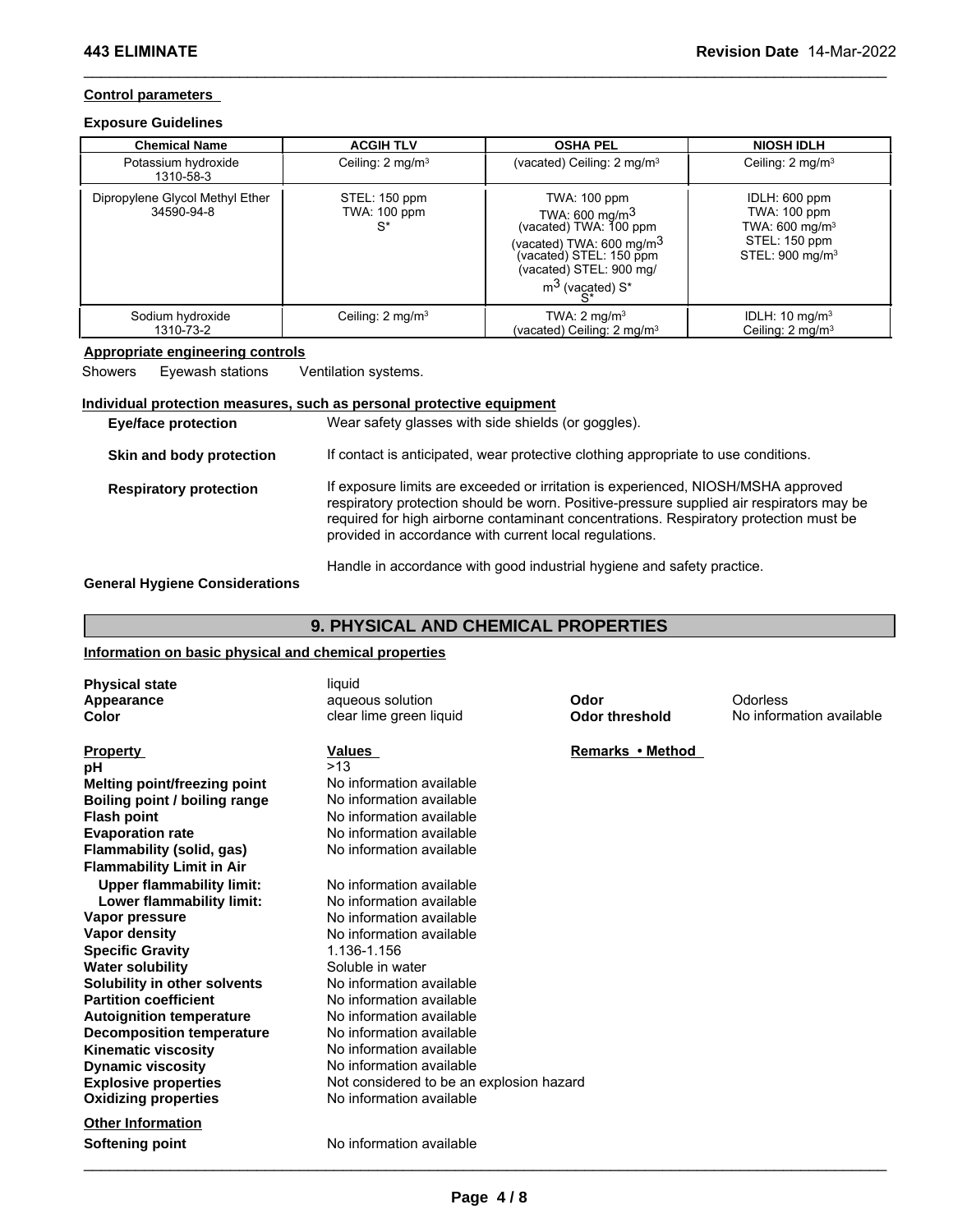**Molecular weight** No information available<br> **VOC Content (%)** No information available **VOC Content (%)** No information available<br>
Density<br>
No information available **Density**<br> **Bulk density**<br> **Bulk density**<br> **CO N**o information available **No information available 10. STABILITY AND REACTIVITY**<br> **10. STABILITY AND REACTIVITY**<br> **10. STABILITY AND REACTIVITY** 

\_\_\_\_\_\_\_\_\_\_\_\_\_\_\_\_\_\_\_\_\_\_\_\_\_\_\_\_\_\_\_\_\_\_\_\_\_\_\_\_\_\_\_\_\_\_\_\_\_\_\_\_\_\_\_\_\_\_\_\_\_\_\_\_\_\_\_\_\_\_\_\_\_\_\_\_\_\_\_\_\_\_\_\_\_\_\_\_\_\_\_\_\_

### **Reactivity**

No data available

# **Chemical stability**

### **Possibility of Hazardous Reactions**

### **Conditions to avoid**

### **Incompatible materials**

### **Hazardous Decomposition Products**

### **Information on likely routes of exposure**

| Stable under normal conditions of use and storage.                                          |                                                                                                                             |
|---------------------------------------------------------------------------------------------|-----------------------------------------------------------------------------------------------------------------------------|
| <b>Possibility of Hazardous Reactions</b><br>None under normal processing.                  |                                                                                                                             |
| <b>Conditions to avoid</b><br>metals forming flammable hydrogen gas.                        | Mixing with acid or incompatible materials may cause splattering and release of large amounts of heat. Will react with some |
| Incompatible materials<br>zinc or other alkali sensitive metals or alloys.                  | Flammable liquids, Acids, Halogenated compounds, Water, Prolonged contact with aluminum, brass, bronze, copper, lead, tin,  |
| <b>Hazardous Decomposition Products</b><br>Toxic fumes of potassium oxide and sodium oxide. |                                                                                                                             |
|                                                                                             | <b>11. TOXICOLOGICAL INFORMATION</b>                                                                                        |
| Information on likely routes of exposure T                                                  |                                                                                                                             |
| <b>Product Information</b>                                                                  | No data available                                                                                                           |
| <b>Inhalation</b>                                                                           | May cause irritation of respiratory tract.                                                                                  |
| Eye contact                                                                                 | Corrosive to the eyes and may cause severe damage including blindness.                                                      |
| <b>Skin Contact</b>                                                                         | Contact causes severe skin irritation and possible burns.                                                                   |
| <b>Ingestion</b>                                                                            | Harmful if swallowed.                                                                                                       |

| <b>Chemical Name</b>                          | Oral LD50            | <b>Dermal LD50</b>      | <b>Inhalation LC50</b> |
|-----------------------------------------------|----------------------|-------------------------|------------------------|
| Dipropylene Glycol Methyl Ether<br>34590-94-8 | $= 5230$ mg/kg (Rat) | $= 9500$ mg/kg (Rabbit) |                        |
| Potassium hydroxide<br>  1310-58-3            | $= 214$ mg/kg (Rat)  |                         |                        |
| Sodium hydroxide<br>  1310-73-2               |                      | $= 1350$ mg/kg (Rabbit) |                        |

### **Information on toxicological effects**

**Symptoms** No information available.

# **Delayed and immediate effects as well as chronic effects from short and long-term exposure**

| <b>Sensitization</b>                                 | No information available.                                         |
|------------------------------------------------------|-------------------------------------------------------------------|
| Germ cell mutagenicity                               | No information available.                                         |
| Carcinogenicity                                      | No information available.                                         |
| <b>Reproductive toxicity</b>                         | No information available.                                         |
| <b>STOT - single exposure</b>                        | No information available.                                         |
| <b>STOT - repeated exposure</b>                      | No information available.                                         |
| <b>Aspiration hazard</b>                             | No information available.                                         |
| Numerical measures of toxicity - Product Information |                                                                   |
| <b>Unknown Acute Toxicity</b>                        | 2.4% of the mixture consists of ingredient(s) of unknown toxicity |
|                                                      |                                                                   |
|                                                      |                                                                   |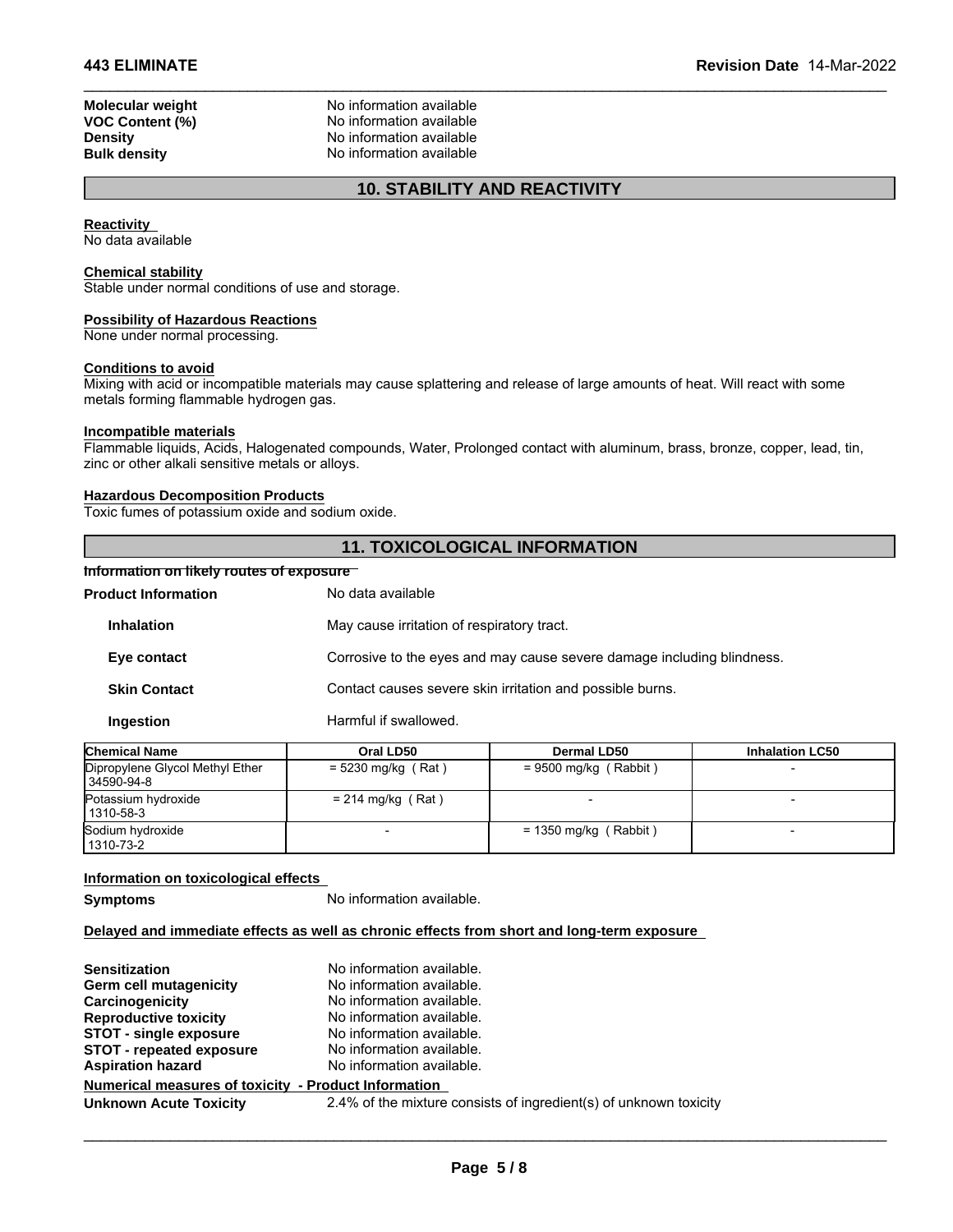# A43 ELIMINATE<br>202 Mevision Date 14-Mar-202<br>Ecotoxicity<br>Harmful to aquatic life with long lasting effects

# **Ecotoxicity**

Harmful to aquatic life with long lasting effects

2.4% of the mixture consists of components(s) of unknown hazards to the aquatic environment

| <b>Chemical Name</b>            | Algae/aguatic plants | Fish                            | Crustacea                     |
|---------------------------------|----------------------|---------------------------------|-------------------------------|
| Dipropylene Glycol Methyl Ether |                      | 10000: 96 h Pimephales promelas | 1919: 48 h Daphnia magna mg/L |
| 34590-94-8                      |                      | mg/L LC50 static                | LC50                          |
| Potassium hydroxide             |                      | 80: 96 h Gambusia affinis mg/L  |                               |
| 1310-58-3                       |                      | LC50 static                     |                               |
| Sodium hydroxide                |                      | 45.4: 96 h Oncorhynchus mykiss  |                               |
| 1310-73-2                       |                      | mg/L LC50 static                |                               |

### **Persistence and degradability**

### **Bioaccumulation**

| 13 IU-00-3                                                 |                          | LUOU SIAIIC                                                                            |  |
|------------------------------------------------------------|--------------------------|----------------------------------------------------------------------------------------|--|
| Sodium hydroxide<br>1310-73-2                              |                          | 45.4: 96 h Oncorhynchus mykiss<br>mg/L LC50 static                                     |  |
| Persistence and degradability<br>No information available. |                          |                                                                                        |  |
|                                                            |                          |                                                                                        |  |
| <b>Bioaccumulation</b><br>No information available.        |                          |                                                                                        |  |
|                                                            | <b>Chemical Name</b>     | <b>Partition coefficient</b>                                                           |  |
| Dipropylene Glycol Methyl Ether<br>34590-94-8              |                          | $-0.064$                                                                               |  |
| Potassium hydroxide<br>1310-58-3                           |                          | 0.65<br>0.83                                                                           |  |
| Other adverse effects                                      | No information available |                                                                                        |  |
|                                                            |                          | <b>13. DISPOSAL CONSIDERATIONS</b>                                                     |  |
| Waste treatment methods                                    |                          |                                                                                        |  |
| <b>Disposal of wastes</b>                                  |                          | Disposal should be in accordance with applicable regional, national and local laws and |  |

### **Waste treatment methods**

|                                                                                                                                                                                                                    |                                                                                                        | <b>13. DISPOSAL CONSIDERATIONS</b>       |  |
|--------------------------------------------------------------------------------------------------------------------------------------------------------------------------------------------------------------------|--------------------------------------------------------------------------------------------------------|------------------------------------------|--|
| Waste treatment methods                                                                                                                                                                                            |                                                                                                        |                                          |  |
| <b>Disposal of wastes</b>                                                                                                                                                                                          | Disposal should be in accordance with applicable regional, national and local laws and<br>regulations. |                                          |  |
| <b>Contaminated packaging</b>                                                                                                                                                                                      | Do not reuse container.                                                                                |                                          |  |
|                                                                                                                                                                                                                    | <b>Chemical Name</b>                                                                                   | <b>California Hazardous Waste Status</b> |  |
|                                                                                                                                                                                                                    | Potassium hydroxide<br>1310-58-3                                                                       | Toxic<br>Corrosive                       |  |
|                                                                                                                                                                                                                    | Sodiu hydroxide<br>1310-73-2                                                                           | Toxic<br>Corrosive                       |  |
|                                                                                                                                                                                                                    |                                                                                                        | <b>14. TRANSPORT INFORMATION</b>         |  |
| DOT                                                                                                                                                                                                                |                                                                                                        |                                          |  |
| UN/ID No.<br><b>UN1760</b><br>Proper shipping name<br>Corrosive Liquids, N.O.S.<br><b>Hazardous ingredients</b><br>(Potassium hydroxide/Sodium hydroxide)<br><b>Hazard Class</b><br>8<br><b>Packing Group</b><br>Ш |                                                                                                        |                                          |  |
|                                                                                                                                                                                                                    |                                                                                                        | <b>15. REGULATORY INFORMATION</b>        |  |
| <b>International Inventories</b><br><b>TSCA</b><br><b>DSL/NDSL</b><br><b>EINECS/ELINCS</b>                                                                                                                         | Complies<br>Complies<br>Complias                                                                       |                                          |  |

| UN/ID No.                    | UN1760                                 |
|------------------------------|----------------------------------------|
| Proper shipping name         | Corrosive Liquids, N.O.S.              |
| <b>Hazardous ingredients</b> | (Potassium hydroxide/Sodium hydroxide) |
| <b>Hazard Class</b>          |                                        |
| <b>Packing Group</b>         |                                        |

| International Inventories |                 |
|---------------------------|-----------------|
| <b>TSCA</b>               | Complies        |
| <b>DSL/NDSL</b>           | Complies        |
| <b>EINECS/ELINCS</b>      | Complies        |
| <b>ENCS</b>               | Does not comply |
| <b>IECSC</b>              | Complies        |
| <b>KECL</b>               | Complies        |
| <b>PICCS</b>              | Complies        |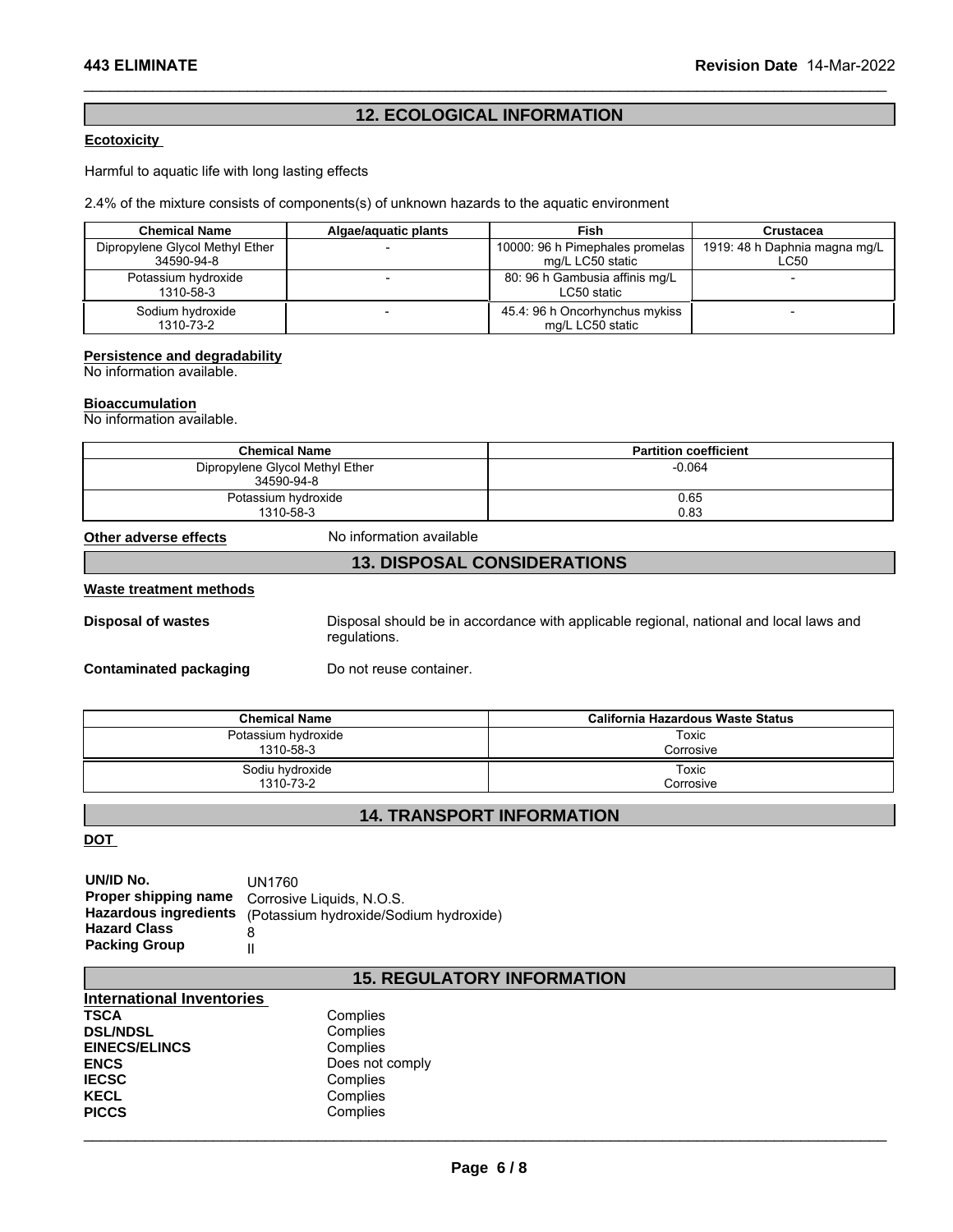# **AICS** Complies

# **Legend:**

**TSCA** - United States Toxic Substances Control Act Section 8(b) Inventory **DSL/NDSL** - Canadian Domestic Substances List/Non-Domestic Substances List **EINECS/ELINCS** - European Inventory of Existing Chemical Substances/European List of Notified Chemical Substances **ENCS** - Japan Existing and New Chemical Substances **IECSC** - China Inventory of Existing Chemical Substances **KECL** - Korean Existing and Evaluated Chemical Substances **PICCS** - Philippines Inventory of Chemicals and Chemical Substances **AICS** - Australian Inventory of Chemical Substances

# **US Federal Regulations**

# **SARA 313**

\_\_\_\_\_\_\_\_\_\_\_\_\_\_\_\_\_\_\_\_\_\_\_\_\_\_\_\_\_\_\_\_\_\_\_\_\_\_\_\_\_\_\_\_\_\_\_\_\_\_\_\_\_\_\_\_\_\_\_\_\_\_\_\_\_\_\_\_\_\_\_\_\_\_\_\_\_\_\_\_\_\_\_\_\_\_\_\_\_\_\_\_\_

# **SARA 311/312 Hazard Categories**

# **CWA (Clean Water Act)**

|                                             |                         |                               | Section 313 of Title III of the Superfund Amendments and Reauthorization Act of 1986 (SARA). This product does not contain any<br>chemicals which are subject to the reporting requirements of the Act and Title 40 of the Code of Federal Regulations, Part 372 |                                             |
|---------------------------------------------|-------------------------|-------------------------------|------------------------------------------------------------------------------------------------------------------------------------------------------------------------------------------------------------------------------------------------------------------|---------------------------------------------|
| <b>SARA 311/312 Hazard Categories</b>       |                         |                               |                                                                                                                                                                                                                                                                  |                                             |
| Skin corrosion/irritation                   |                         |                               |                                                                                                                                                                                                                                                                  |                                             |
| Serious eye damage/eye irritation           |                         |                               |                                                                                                                                                                                                                                                                  |                                             |
| Corrosive to metals                         |                         |                               |                                                                                                                                                                                                                                                                  |                                             |
| <b>CWA (Clean Water Act)</b><br>CFR 122.42) |                         |                               | This product does not contain any substances requlated as pollutants pursuant to the Clean Water Act (40 CFR 122.21 and 40                                                                                                                                       |                                             |
| <b>Chemical Name</b>                        | <b>CWA - Reportable</b> |                               |                                                                                                                                                                                                                                                                  |                                             |
|                                             | Quantities              | <b>CWA - Toxic Pollutants</b> | <b>CWA - Priority Pollutants</b>                                                                                                                                                                                                                                 | <b>CWA - Hazardous</b><br><b>Substances</b> |
| Potassium hydroxide<br>1310-58-3            | 1000 lb                 |                               |                                                                                                                                                                                                                                                                  | x                                           |

### **CERCLA**

This material, as supplied, does not contain any substances regulated as hazardous substances under the Comprehensive Environmental Response Compensation and Liability Act (CERCLA) (40 CFR 302) or the Superfund Amendments and Reauthorization Act (SARA) (40 CFR 355). There may be specific reporting requirements at the local, regional, or state level pertaining to releases of this material

| <b>Chemical Name</b>             | <b>Hazardous Substances RQs</b> | <b>CERCLA/SARA RQ</b> | <b>Reportable Quantity (RQ)</b>           |
|----------------------------------|---------------------------------|-----------------------|-------------------------------------------|
| Potassium hydroxide<br>1310-58-3 | 1000 lb                         |                       | RQ 1000 lb final RQ<br>RQ 454 kg final RQ |
| Sodium hydroxide<br>1310-73-2    | 1000 lb                         |                       | RQ 100 lb final RQ<br>RQ 454 kg final RQ  |

# **US State Regulations**

# **California Proposition 65**

# **U.S. State Right-to-Know Regulations**

| <b>US State Regulations</b>                                                                    |                         |                              |                           |                                              |
|------------------------------------------------------------------------------------------------|-------------------------|------------------------------|---------------------------|----------------------------------------------|
| <b>California Proposition 65</b><br>This product does not contain any Proposition 65 chemicals |                         |                              |                           |                                              |
|                                                                                                |                         |                              |                           |                                              |
| <b>U.S. State Right-to-Know Regulations</b>                                                    |                         |                              |                           |                                              |
| <b>Chemical Name</b>                                                                           |                         | <b>New Jersey</b>            | <b>Massachusetts</b>      | Pennsylvania                                 |
| Dipropylene Glycol Methyl Ether<br>34590-94-8                                                  |                         | X                            | x                         | X                                            |
| Potassium hydroxide<br>1310-58-3                                                               |                         | х                            | X                         | X                                            |
| Sodium hydroxide<br>1310-73-2                                                                  |                         | ⋏                            | v                         | х                                            |
| <b>U.S. EPA Label Information</b>                                                              |                         |                              |                           |                                              |
| EPA Pesticide Registration Number Not Applicable                                               |                         |                              |                           |                                              |
|                                                                                                |                         |                              |                           |                                              |
|                                                                                                |                         | <b>16. OTHER INFORMATION</b> |                           |                                              |
| <b>NFPA</b>                                                                                    | <b>Health hazards</b> 3 | <b>Flammability 0</b>        | <b>Instability 1</b>      | <b>Physical and Chemical</b>                 |
| <b>HMIS</b>                                                                                    | <b>Health hazards</b> 3 | <b>Flammability</b> $\theta$ | <b>Physical hazards</b> 1 | <b>Properties -</b><br>Personal protection X |

# **U.S. EPA Label Information**

| <b>NFPA</b><br><b>Flammability 0</b><br>Instability<br><b>Physical and Chemical</b><br><b>Health hazards</b> 3<br><b>Properties</b> -<br><b>HMIS</b><br><b>Flammability 0</b><br>Personal protection X<br><b>Health hazards 3</b><br><b>Physical hazards 1</b> | <b>16. OTHER INFORMATION</b> |  |  |  |  |
|----------------------------------------------------------------------------------------------------------------------------------------------------------------------------------------------------------------------------------------------------------------|------------------------------|--|--|--|--|
|                                                                                                                                                                                                                                                                |                              |  |  |  |  |
|                                                                                                                                                                                                                                                                |                              |  |  |  |  |